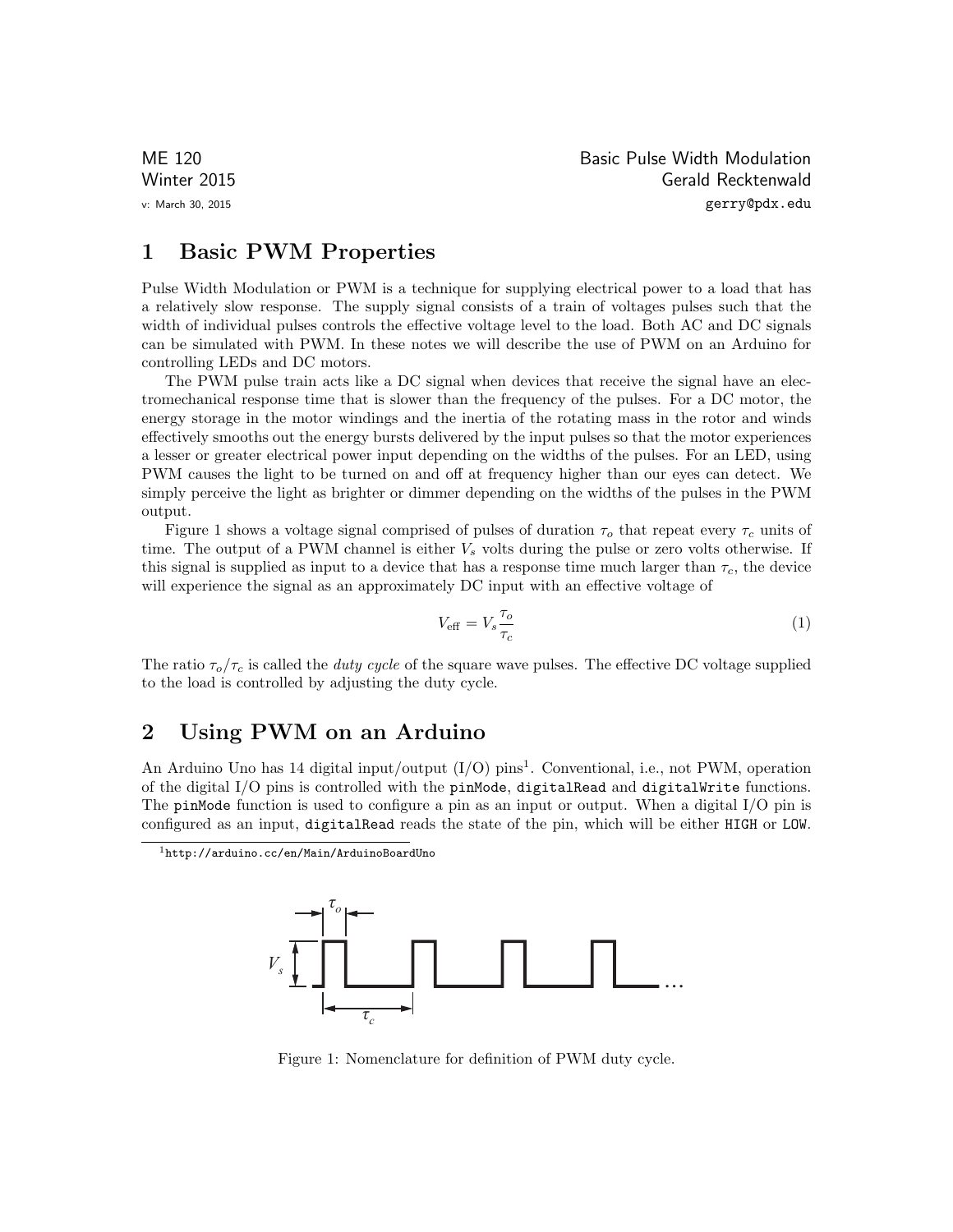```
int PWM_out_pin = 9; // Must be one of 3, 5, 6, 9, 10, or 11
             // for Arduino Uno
void setup() {
 pinMode(PWM_out_pin, OUTPUT);
}
void loop() {
  byte PWM_out_level;
  PWM_out_level = ... // Code logic to set output level
  analogWrite( PWM_out_pin, PWM_out_level);
}
```
Listing 1: Skeleton of an Arduino sketch to demonstrate the use of pinMode and analogWrite in controlling PWM output.

In an Arduino sketch, HIGH is a predefined constant that is evaluated as "true" in a conditional expression, and is equivalent to a numerical value of 1. Electrically, a value of HIGH means the pin voltage is close to 5 V. Similarly, the constant LOW is interpreted as "false" in conditional expressions, it is numerically equivalent to 0, and electrically the pin voltage is 0. When a digital I/O pin is configured for output, digitalWrite is used to set the pin voltage to HIGH or LOW.

On an Arduino Uno, PWM output is possible on digital I/O pins 3, 5, 6, 9, 10 and 11. On these pins the analogWrite function is used to set the duty cycle of a PWM pulse train that operates at approximately 500 Hz<sup>2</sup>. Thus, with a frequency  $f_c = 500$  Hz, the period is  $\tau_c = 1/f_c \sim 2$  ms. As with conventional digital  $I/O$ , the pinMode function must be called first to configure the digital pin for output.

The skeleton of a sketch in Listing 1 shows the basic code components for using PWM on an Arduino. Two integer variables, PWM\_out\_pin and PWM\_out\_level are used to indicate the pin number and output level respectively. In the setup function, the statement

pinMode(PWM\_out\_pin, OUTPUT);

configures the PWM\_out\_pin for output. The OUTPUT symbol is a constant defined by the Arduino programming tools (the IDE or Integrated Development Environment). The statement

analogWrite( PWM\_out\_pin, PWM\_out\_level);

sets the PWM\_out\_pin pin to the value of the PWM duty cycle and hence the effective voltage according to Equation (1). The parameter that sets the duty cycle is an 8-bit unsigned integer, i.e., a value in the range  $0 \leq$  PWM\_out\_level  $\leq$  255.

The digital output voltage of an Arduino Uno is either  $0 \text{V}$  or  $5 \text{V}$ . Thus, in Equation (1),  $V_s = 5$  V. The PWM output level specified with the analog Write is an 8-bit value that corresponds to an effective voltage range of 0 to 5 V. Figure 2 depicts the relationships between the PWM output parameters. The quantities in Figure 2 are linearly related. Thus,

$$
\text{PWM\_out\_level} = 255 \times \frac{\tau_o}{\tau_c} = 255 \times \frac{V_{\text{eff}}}{V_s}
$$

Remember that the second input to analogWrite is an unsigned 8-bit value, so PWM\_out\_level should be an byte variable type. Since  $V_s = 5$  V always, for routine calculations, we can use the simple formula

$$
PWM_{\text{out\_level}} = \frac{255}{5} \times V_{\text{eff}} \tag{2}
$$

<sup>2</sup>See http://www.arduino.cc/en/Tutorial/PWM and http://arduino.cc/en/Tutorial/SecretsOfArduinoPWM.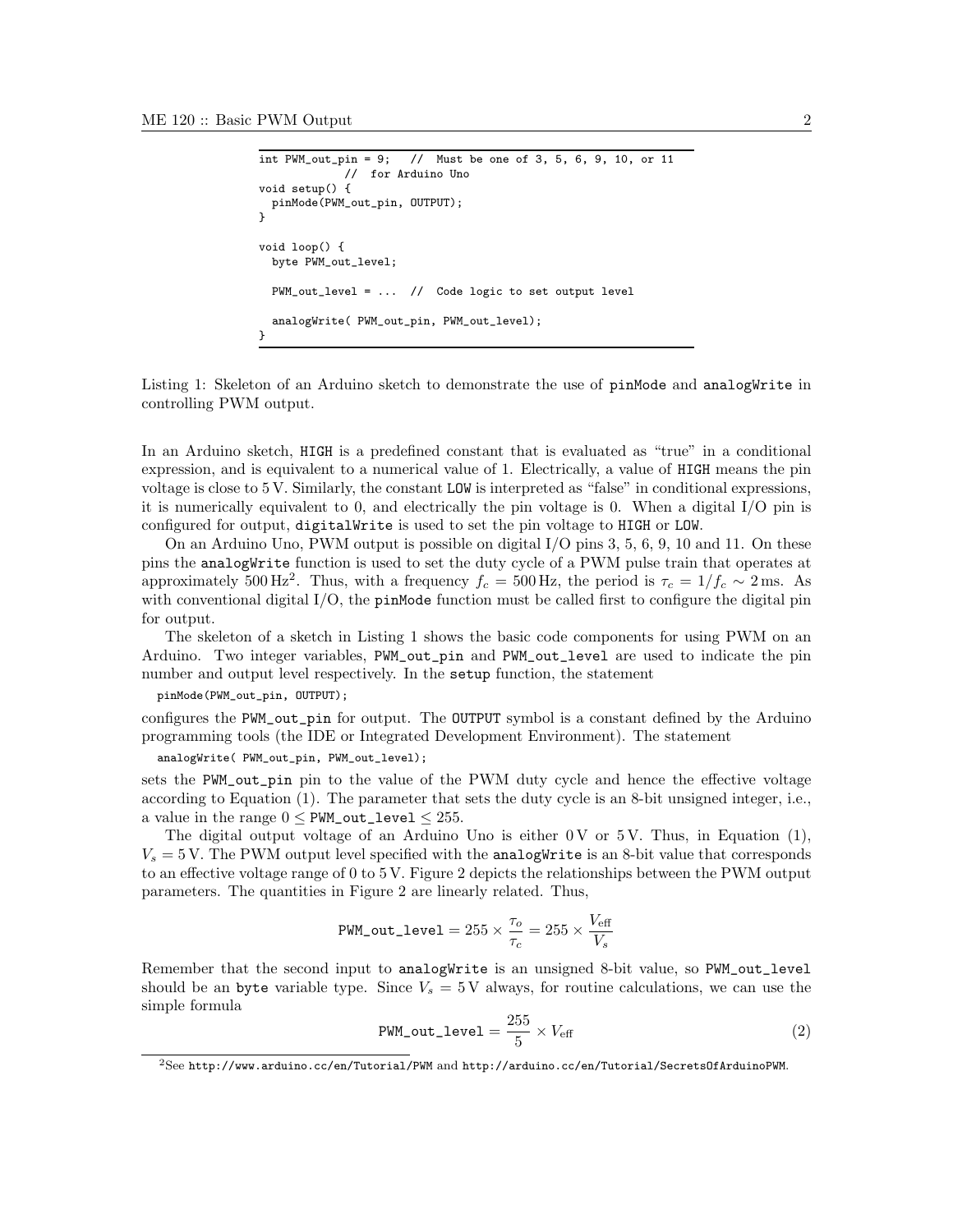

Figure 2: Scaling relationships for PWM parameters. PWM\_out\_level is the 8-bit value used as the second parameter to the analogWrite function.

Therefore, to supply an effective voltage of 3 V use

$$
\texttt{PWM\_out\_level} = \frac{255}{5} \times 3 = 153
$$

## 3 Implementation Examples

We now show how PWM can be applied to two practical situations: controlling the brightness of an LED, and controlling the speed of a DC motor. The Arduino code for both cases is the same.

### 3.1 Blinking an LED

The very first program for most Arduino users is to blink an LED on and off. The wiring diagram for the LED is shown on the left side of Figure 3. The basic blink program is available as **blink**.pde, and is part of the standard installation of the Arduino Integrated Development Environment (IDE). Make the following menu selections from an open Arduino window

 $File \rightarrow Examples \rightarrow Basis \rightarrow Blink$ 

Note that the blink.pde program does not use PWM.

#### 3.2 LED Brightness

Blinking an LED involves sending a signal to the LED that is either on or off, true or false, 5V or 0V. Adjusting the brightness of an LED requires the sending voltage values in the range between 0V and 5V using the PWM technique described earlier.

#### Example 3.1 Modifying the Blink Program to use PWM

Controlling the brightness of an LED with PWM is straightforward. The LED circuit is connected to one of the PWM output pins and the duty cycle for the PWM output is controlled with the analogWrite command.

Listing 2 shows two programs for blinking an LED with an Arduino. The program on the left (blink.pde) is a slight variation on the Blink.pde program that comes as a standard part of the Arduino distribution. Blink.pde uses the digitalWrite command to turn an LED on and off. During the "on" state the digital output pin is supplied with 5V.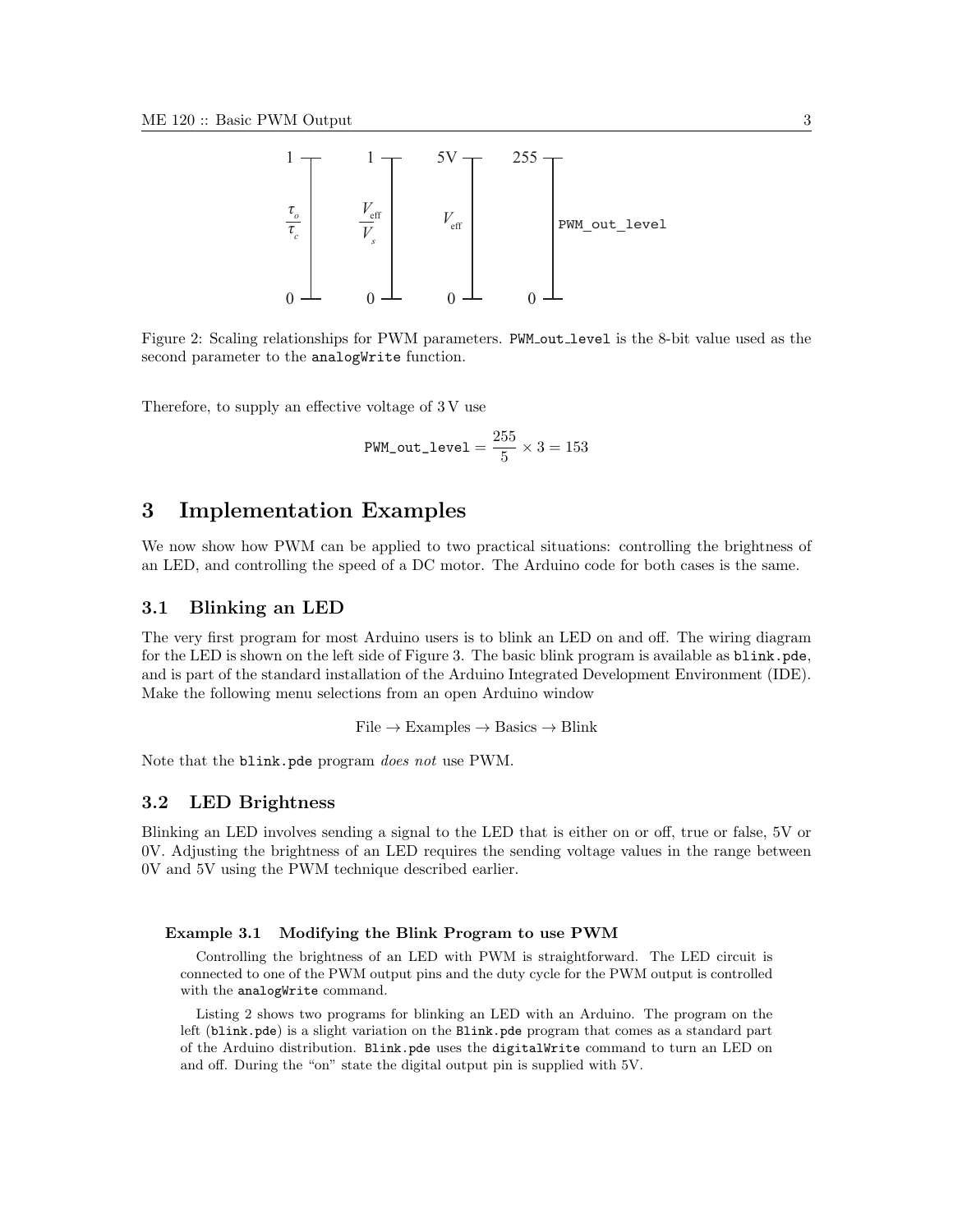```
// File: Blink.pde // File: Blink_dim.pde
// //
// Turns on an LED on for one second, <br>// Turns on an LED on for one second, repeatedly.<br>// then off for one second, repeatedly.
// then off for one second, repeatedly. <br>// For digital I/O the brightness is set // Use PWM to control variable level of
// For digital I/O the brightness is set
// to maximum during the "on" phase. \frac{1}{2} brightness of the "on" phase.
// Use pins be 0, 1, ..., 13 for digital I/O // Use pins 3, 5, 6, 9, 10 or 11 for PWM int LED_pin = 11; int LED_pin = 11;
                                              int LED_pin = 11;
                                              // must be in the range 0 \le level \le 255
                                              int level = 20;
void setup() { void setup() {
 pinMode(LED_pin, OUTPUT);<br> pinMode(LED_pin, OUTPUT);
} }
void loop() {<br>digitalWrite(LED_pin, HIGH);               analogWrite
                                               analogWrite(LED_pin, level);
 delay(1000);<br>digitalWrite(LED_pin, LOW);<br>digitalWrite(LED_pin, LOW);<br>digitalWrite(LED_pin, COW);
 digitalWrite(LED_pin, LOW);
 delay(1000);<br>delay(1000);
} }
```
Listing 2: Arduino using PWM to control the brightness of an LED.

The Blink\_dim.pde program on the right hand side of Listing 2 uses the analogWrite function to supply a variable voltage level to the LED.

 $\Box$ 

#### Example 3.2 PWM Control of LED Brightness

In this example, the brightness of the LED is set to three levels in an endlessly repeating sequence. This allows us to verify that the PWM control of brightness is working as it should. The LED circuit is the same.



Figure 3: Electrical circuit for the basic blink program on the left, and the transistor-controlled blink program. Note that the program to drive these two circuits can be identical as long as the same digital output pin is used for both circuits.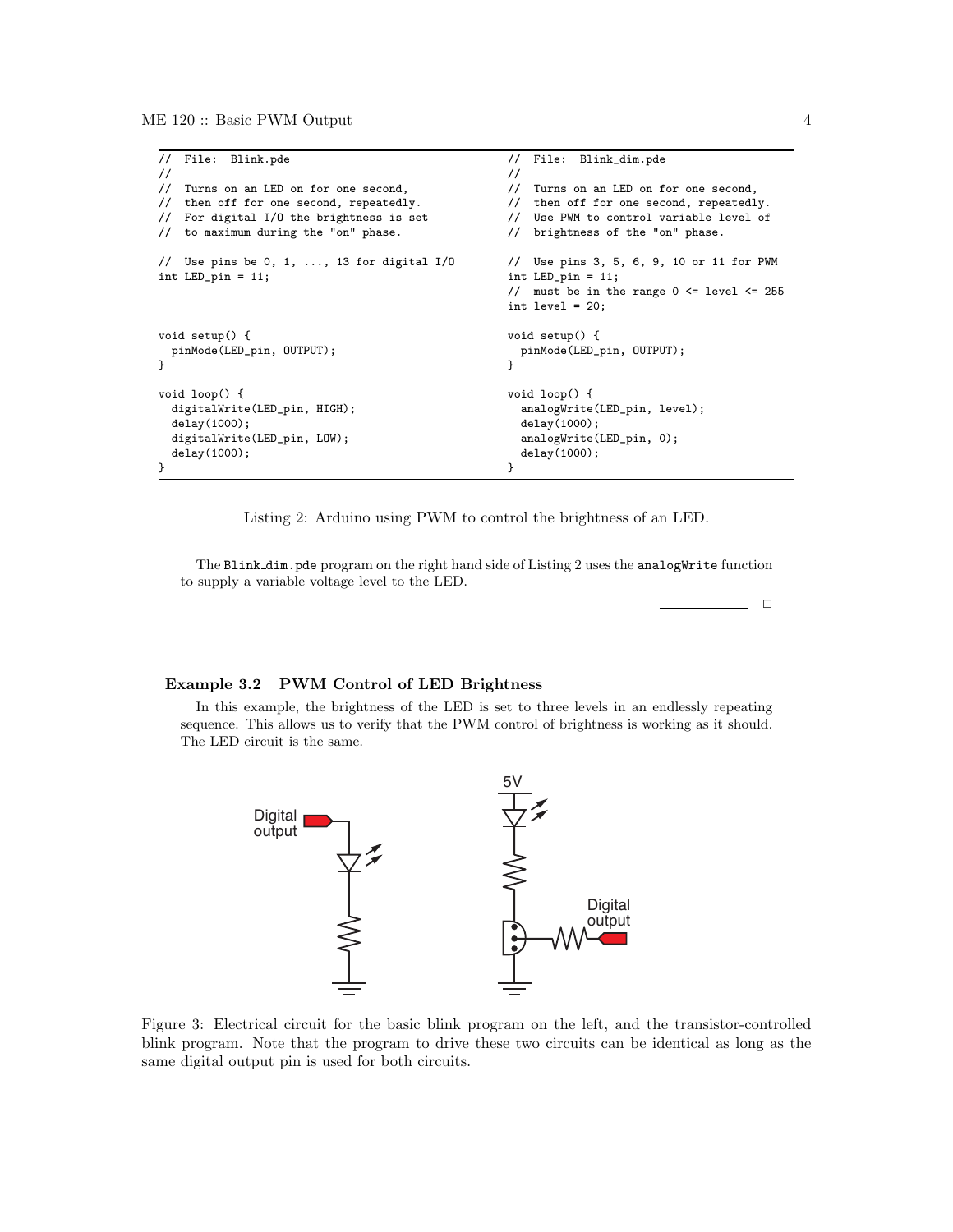```
// File: LED_three_levels.pde
//
// Use PWM to control the brightness of an LED<br>// Repeat a pattern of three brightness levels
     Repeat a pattern of three brightness levels
int LED_pin = 11; // must be one of 3, 5, 6, 9, 10 or 11 for PWM
void setup() {<br>pinMode(LED_pin, OUTPUT);
                                 // Initialize pin for output
}
void loop() {
  int dtwait = 1000; // Pause interval, milliseconds
  int V1=20, V2=220, V3=120; // 8-bit output values for PWM duty cycle
  analogWrite(LED_pin, V1);
  delay(dtwait);
  analogWrite(LED_pin, V2);
  delay(dtwait);
  analogWrite(LED_pin, V3);
  delay(dtwait);
}
```
Listing 3: Arduino using PWM to control the brightness of an LED.

The LED three levels.pde sketch in Listing 3 causes an LED to glow at three different brightess levels specified by the variables V1, V2 and V3. Each level is held for a time interval specified by the dtwait variable.

 $\Box$ 

#### Example 3.3 Transistor-based PWM Control of LED Brightness

The Arduino digital output pins can supply a maximum current of 40 mA. In many applications, higher current loads need to be switched. For modestly larger current loads, say up to 1A, simple NPN transistors can be used. For higher currents, MOSFETs or relays are necessary. In this example, the basic principle of using a transistor to switch a load is demonstrated. The load is an LED, which does not need a transistor for switching.

The Arduino sketch is the same as in the preceding examples. The only difference is in the electrical circuit, where the PWM output pin is tied to the base of an NPN transistor, as shown in the right half of Figure 3.

 $\Box$ 

## Continue Writing Here: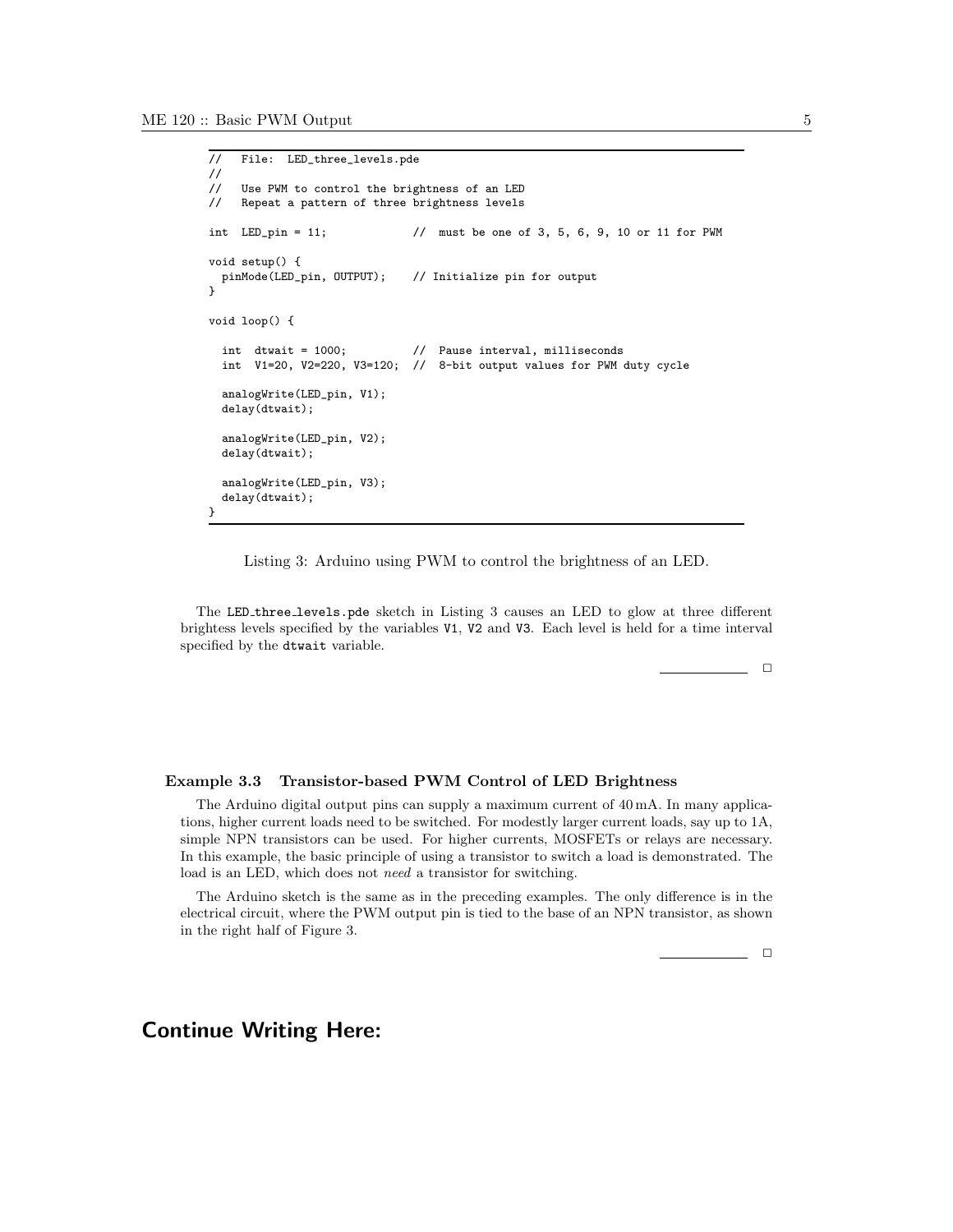### Example 3.4 PWM Control of a DC Motor

- DC motor circuit: Transistor control; Diode snubber
- Sketch

## 3.3 Hardware Limits

Each digital output pin of an Arduino Uno can supply no more than 40 mA. To drive modestly higher current loads, the PWM output can be used with a transistor that switches the load. That strategy works with small DC motors. For example, a P2N2222 transistor from ON Semiconductor has a current limit of  $600 \text{ mA}$ , a factor of 30 higher than a digital pin of an Arduino.

Controlling higher power AC or DC loads introduces the potential for electrical hazards, and should not be attempted without substantial experience and abundant safety precautions.

A MOSFET (Metal Oxide Field Effect Transistor) device can be used to control DC loads at higher currents. Arduino shields using MOSFET controls can be purchased from Sparkfun <sup>3</sup> or other vendors.

One solution for controlling resistive AC loads such as heaters is a product called the Power-SwitchTail, which is available from the manufacturer (http://powerswitchtail.com/) or Adafruit (http://www.adafruit.com/products/268).

### 3.4 Further Reading

The Secrets of Arduino PWM on the official Arduino web site<sup>4</sup> explains some of the low-level details of Arduino PWM, and how to take fine level control over the PWM outputs.

 ${}^{3}$ See, e.g., the Power Driver Shield http://www.sparkfun.com/products/10618 or the mini FET Shield http: //www.sparkfun.com/products/9627

 $^4$ http://arduino.cc/en/Tutorial/SecretsOfArduinoPWM



Figure 4: Electrical circuit for using PWM to control the speed control of a DC motor.

 $\Box$